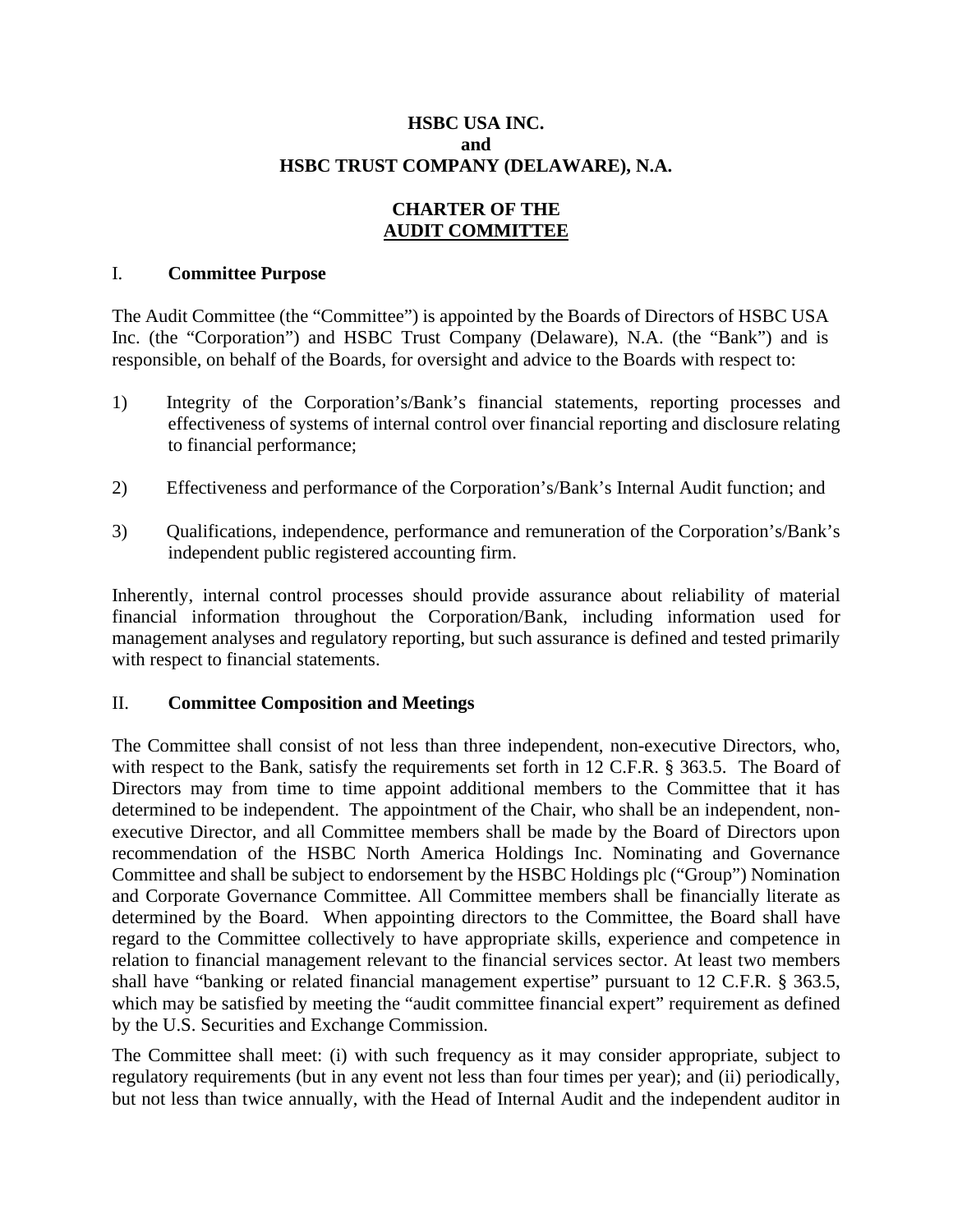separate executive sessions. If the number of Committee members is odd, quorum to transact business will be a majority of Committee members. If the number of Committee members is even, a quorum to transact business will be one-half of the Committee members.

Each year, a schedule of matters to be considered by the Committee at its scheduled meetings will be prepared, and may be amended from time to time, to ensure Committee compliance with this Charter. The Committee shall make regular reports to the Board on all matters set out in this Charter. The Committee shall also provide information believed to be pertinent to the performance of responsibilities of other committees of the Board to those committees as appropriate. The Committee may invite any Director, executive, independent auditor or other person to attend any meeting(s) of the Committee as it may from time to time consider desirable to assist the Committee in the satisfaction of its responsibilities.

The Secretary of the Committee is the Company Secretary (or his/her designee).

# III. **Committee Responsibilities**

The Committee shall have the following responsibilities, powers, discretions and authorities:

# Financial Reporting

- 1) To monitor and critically assess the integrity of the financial statements of the Corporation/Bank, reviewing any significant financial reporting judgments contained in them. In so doing, the Committee shall review and discuss matters with management, internal audit and the independent auditors, and shall focus particularly on:
	- the critical accounting principles, policies and practices, including changes to significant accounting policies and practices;
	- significant accounting judgments;
	- significant adjustments and unrecorded adjustments resulting from the independent auditor's review;
	- the going concern assumption and any qualifications;
	- compliance with accounting standards;
	- management's assessment of compliance with any securities exchange listing or other legal requirements in relation to financial reporting;
	- disclosure that describes the work of the Committee;
	- specific disclosures made in Management's Discussion and Analysis of Financial Condition and Results of Operations;
	- the Corporation's/Bank's Annual Operating Plan and Capital Plan in relation to financial reporting;
	- comments letters from regulatory authorities that pertain to disclosures or could impact financial results or reporting;
	- matters brought to the Committee's attention by the Corporation's/Bank's independent auditors;
	- reports and minutes of the Disclosure Committee, at its discretion;
	- financial reporting and related internal controls;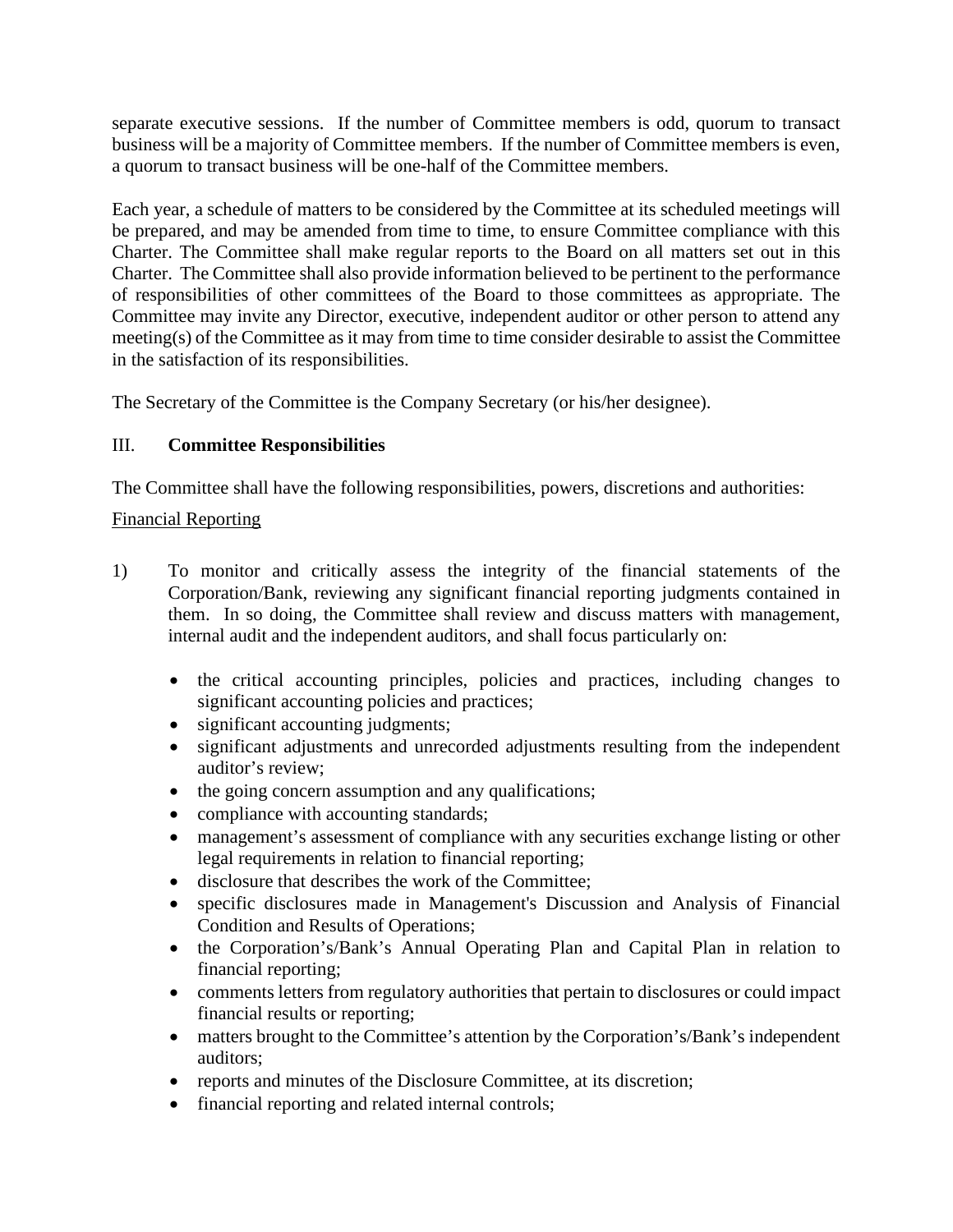- the Internal Audit function of the Corporation/Bank and its subsidiaries that could impact the integrity of the Corporation's/Bank's financial statements; and
- significant tax positions and reserves related to uncertain tax positions.

The Committee shall consider any significant or unusual items that are, or may need to be, highlighted in the financial reports and shall give due consideration to any such matters raised by the staff responsible for the accounting and financial reporting function, the Head of Internal Audit, Head of Risk Management, Head of Compliance, General Counsel or the independent auditor.

- 2) To review the Corporation's/Bank's financial and accounting policies and practices.
- 3) To review and discuss with management, internal audit and the independent auditors the annual financial statements of the Corporation/Bank, including, in the case of the Corporation/Bank, critical accounting policies and disclosures made in "Management's Discussion and Analysis of Financial Condition and Results of Operations," and to recommend to the Corporation's/Bank's Board whether the audited financial statements should be included in the Corporation's/Bank's Annual Report on Form 10-K. To advise the Board of management's position that the annual financial statement, taken as whole, is fair, balanced and understandable and provides the information necessary to assess the Corporation's/Bank's position and performance as applicable in the Corporation's/Bank's jurisdiction. To recommend to the Board that the audited financial statements be included in the Corporation's/Bank's Annual Report on Form 10-K.
- 4) To review and discuss with management, internal audit and the independent auditors the Corporation's/Bank's quarterly financial statements prior to the filing of each Quarterly Report on Form 10-Q, including the results of the independent auditors' review of the quarterly financial statements and disclosures made in "Management's Discussion and Analysis of Financial Condition and Results of Operations."
- 5) To review and discuss with management, internal audit and the independent auditor the Bank's annual and quarterly financial statements.
- 6) The Corporation/Bank to provide half-yearly certificates to the Audit Committee of HSBC North America Holdings Inc., in the form required by the Audit Committee of HSBC North America Holdings Inc., that the Committee has no reason to believe that the information contained in the Corporation's/Bank's financial statements included in Forms 10-K and 10- Q has not been fairly stated, and such other matters as may be agreed from time to time. The certification provided shall include a representation as to whether Committee members are considered to be independent. To take action, provide documentation or assurances as requested by the Group Audit Committee including: copies of minutes, periodic certifications, adopting best practice, in sharing information, and interacting with the Group Audit Committee and/or its Chair on a regular basis.
- 7) To discuss with management generally the parameters and manner of presentation of financial information and guidance provided to rating agencies. The Committee need not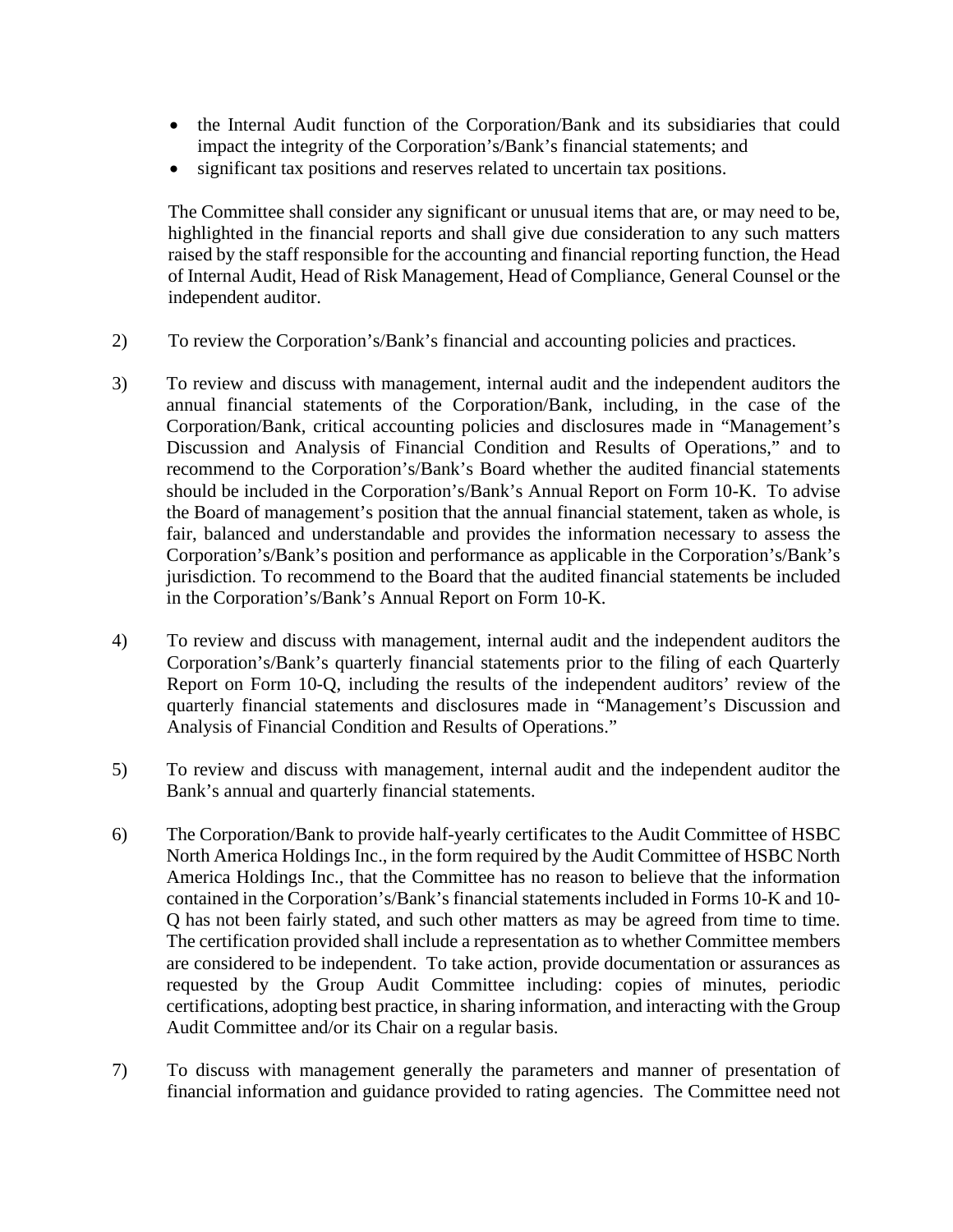discuss in advance the particulars of any financial information or guidance provided to the rating agencies.

- 8) To review and discuss with management, including the Internal Audit function, as well as the independent auditor, the adequacy and effectiveness of the Corporation's/Bank's internal financial control system relating to financial reporting and the Corporation's/Bank's disclosure controls and procedures, and management reports thereon. The Committee will endorse the content of any statement relating to internal controls over financial reporting in the financial statements. In its review of adequacy and effectiveness of the Corporation's/Bank's internal financial control system, the Committee will consider the adequacy of resources, qualifications and experience of staff of the accounting and financial reporting functions, their training programs, budgets and succession planning for key roles in the functions.
- 9) To periodically review procedures and reports maintained by management for the receipt, identification, retention, treatment and resolution of employee complaints regarding matters concerning: (i) conduct and values; (ii) accounting; (iii) internal accounting controls or auditing matters; and (iv) for the confidential, anonymous submission by employees of concerns regarding questionable behavior or potential violation of law or HSBC's Principles and Values.
- 10) To receive an annual report, or such other reports from time to time as may be required by applicable laws and regulations, from the Chief Executive Officer and Chief Financial Officer to the effect that such persons have disclosed to the Committee and to the independent auditor all significant deficiencies and material weaknesses in the design or operation of internal controls over financial reporting which could adversely affect the Corporation's/Bank's ability to record and report financial data and any fraud, whether material or not, that involves management or other employees who have a significant role in the Corporation's/Bank's internal controls over financial reporting.
- 11) To report to the Board on the Corporation's/Bank's compliance with all applicable corporate governance codes or standards and regulations in relation to financial reporting

### Internal Audit

- 12) To receive regular reports from the Internal Audit function concerning major findings of internal audits.
- 13) To review and approve the Internal Audit plan and execution and ensure that the Internal Audit plan is aligned with the key risks of the business. To review and approve the budget, review the risk assessment methodology and review the organizational structure of the Internal Audit function. In its review of adequacy and effectiveness of the Corporation's/Bank's Internal Audit function, the Committee will consider the adequacy of resources, professional qualifications and experience of staff of the Internal Audit function, their training programs, budgets and succession planning for key roles in the function.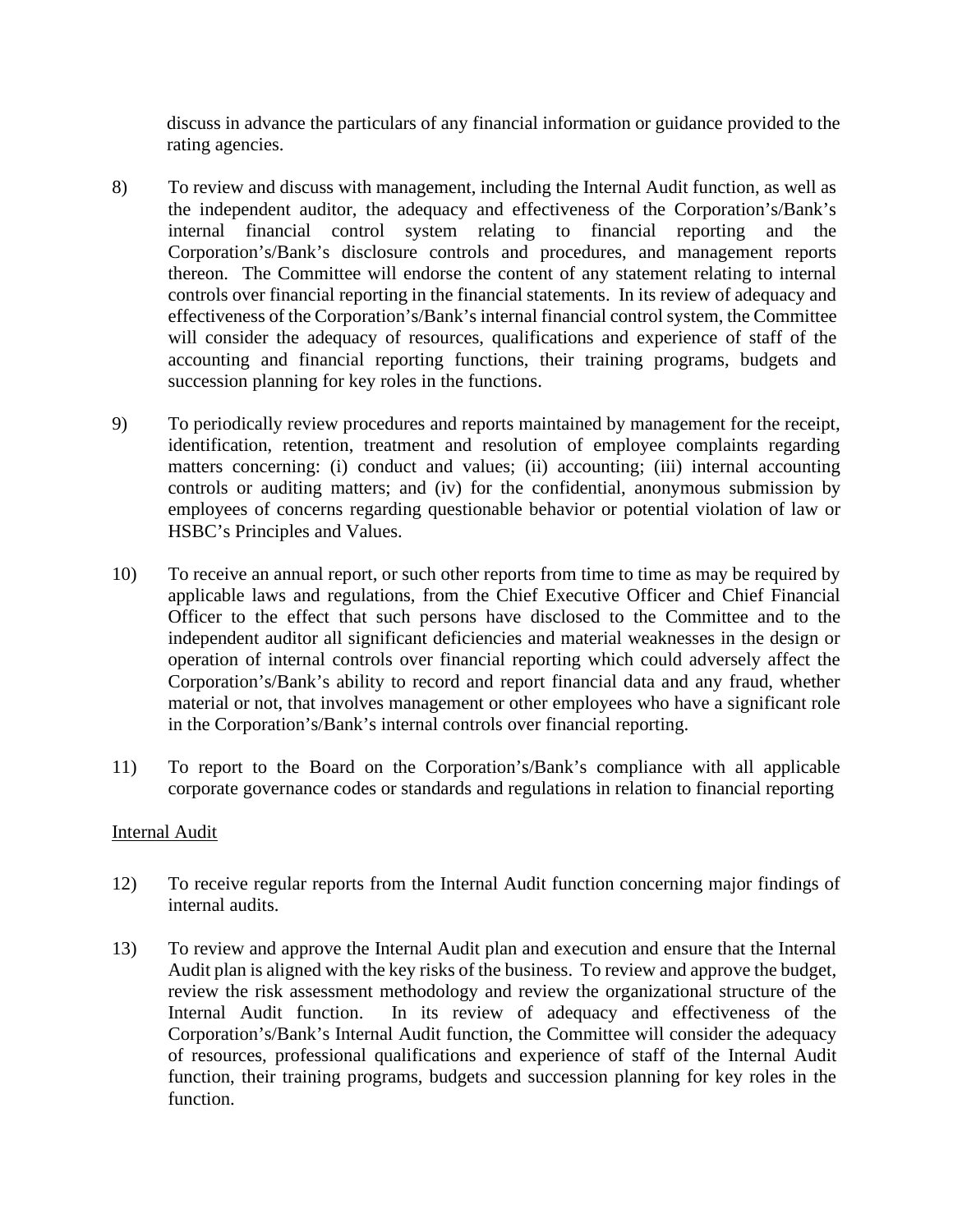- 14) To review, on at least an annual basis, and routinely monitor the effectiveness of the Internal Audit function and the coordination between the internal and independent auditors, and obtain assurance, on at least an annual basis, that the Internal Audit function has appropriate standing within the Corporation/Bank and is free from constraint by management or other restrictions.
- 15) To approve and recommend to the Board, the appointment and removal of the Chief Audit Executive ("CAE"), which shall be subject to approval by the Group Audit Committee. The Committee shall also review and approve the CAE's annual key objectives, performance review and compensation.
- 16) To consider management's major findings of compliance testing and of major internal investigations, including in respect of internal control over financial reporting matters, and assess management's response, and to receive reports regarding any fraud, regardless of materiality, that involves management or other employees who have a significant role in the Corporation's/Bank's internal controls over financial reporting.
- 17) To periodically review and approve the Internal Audit Charter.

### Independent Auditor

- 18) To review the terms of appointment, re-appointment, or removal of the independent auditor and approve their remuneration and terms of engagement, subject to ratification by the Corporation's/Bank's common shareholder. The independent auditors report directly to the Committee.
- 19) To oversee the implementation by management of the HSBC Group policy on engagement of the independent auditor to supply non-audit services, taking into account relevant regulatory requirements and; approve in advance the supply of any non-audit services by the independent auditor: (a) considering the impact this may have on independence, (b) taking into account the relevant regulations and ethical guidance in this regard, (c) agreeing the terms of engagement; and (d) the fees for any such services; and report to the Board on any improvement or action required.
- 20) To review and monitor the qualifications, competence, objectivity, effectiveness of the audit process and independence of the independent auditor, which review shall include review of a report from the independent auditor at least annually regarding: (a) the independent auditor's internal quality control procedures; (b) the independent auditor's self-assessment and related processes regarding its independence from the Corporation/Bank; (c) any material issues raised by its most recent quality control review, or a peer review of the auditor, or by any inquiry or investigation by government or professional authorities within the preceding five years with respect to one or more independent audits by the independent auditor; (d) any steps taken to deal with any such issues; and (e) all relationships between the independent auditor and the Corporation/Bank.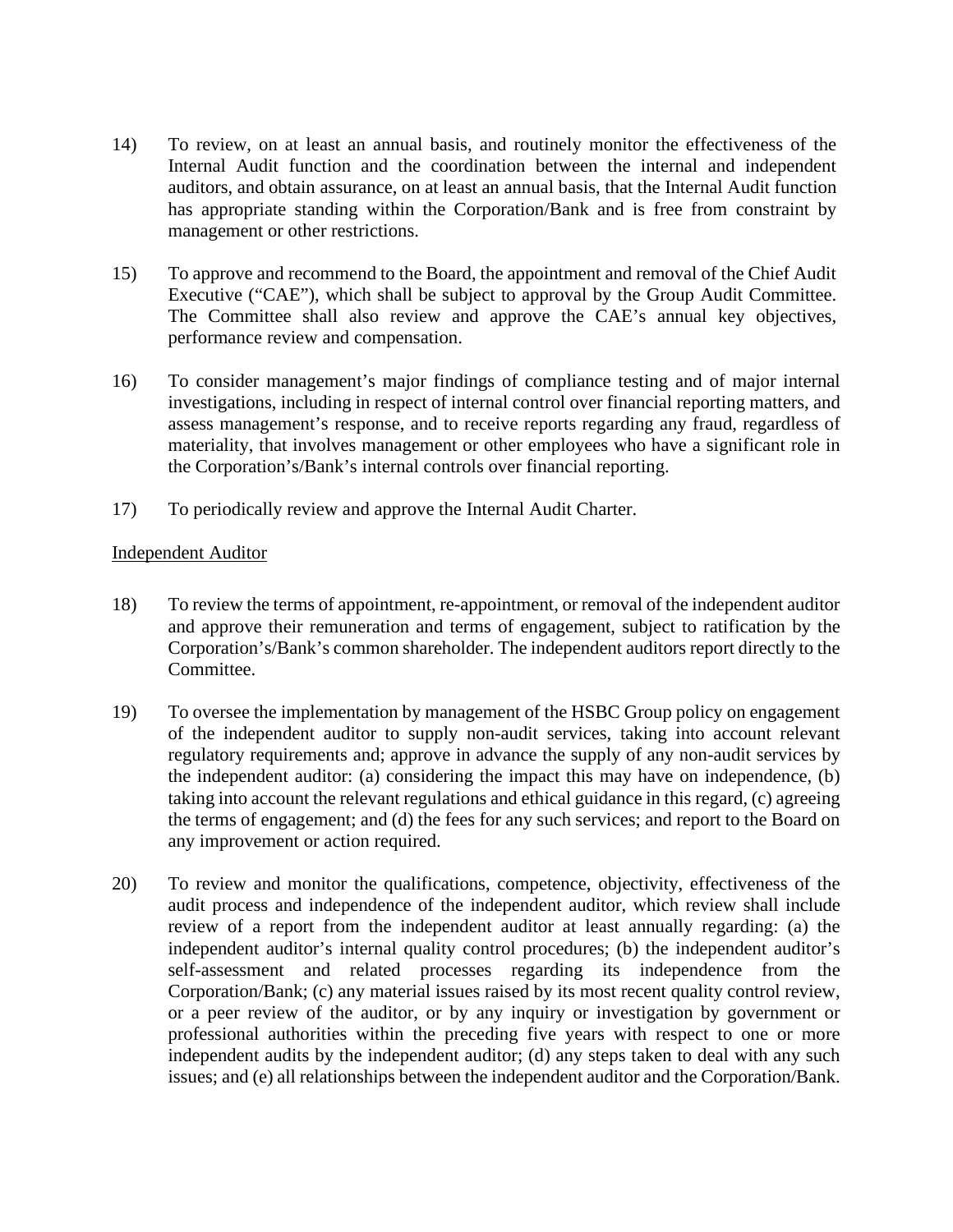- 21) To review and discuss with the independent auditor the matters required to be discussed by Public Company Accounting Oversight Board Auditing Standard No. 16, including general approach, nature and scope of the audit and reporting obligations throughout the audit process including the nature of any significant unresolved accounting and auditing problems and reservations arising from its interim reviews and final audits, major judgmental areas (including all critical accounting policies and practices used by the Corporation/Bank and changes thereto), all alternative accounting treatments that have been discussed with management together with the potential ramifications of using those alternatives, the nature of any significant adjustments, the going concern assumption, compliance with accounting standards and stock exchange and legal requirements, reclassifications or additional disclosures proposed by the external auditor which are significant or which may in the future become material, the nature and impact of any material changes in accounting policies and practices, any written communications provided by the external auditor to management and any other matters the external auditor may wish to discuss (in the absence of management where necessary).
- 22) To review the independent auditor's progress on the audit, its management letter, including any material issues raised to management in respect of the accounting records, financial accounts or systems of internal control over financial reporting and management's responses. The Committee will require a timely response and monitor the status of action taken in response to the findings of the independent auditor, including in its management letter. The Committee shall review management representation letters to the independent auditor to determine that the independent auditor is advised of any significant deficiencies, as well as material weaknesses in internal controls of which the Committee is aware. Any material issues arising which relate to the management of risk or internal controls (other than internal controls over financial reporting) shall be referred to the Corporation's/Bank's Risk Committee as appropriate.
- 23) To oversee the rotation of the lead (or coordinating) external audit partners having primary responsibility for the audit and the audit partner responsible for reviewing the audit, as required by law.
- 24) To oversee management's compliance with the Corporation's/Bank's policy for the hiring of partners, directors and employees or former partners, directors and employees of the independent auditor and to review the quarterly reports regarding any such persons hired by the Corporation/Bank or its subsidiaries. Such policies shall be at least as restrictive as Group policies.

### **Other**

25) To review the effectiveness of the Corporation's/Bank's and its subsidiaries' internal financial controls, including all significant deficiencies and material weaknesses in the design or operation of internal controls over financial reporting (including any annual report, and other reports as required by applicable laws and regulations, from the Corporation's/Bank's Chief Executive Officer and Chief Financial Officer (or equivalent) that such person have disclosed to the Committee and to the external auditor) which could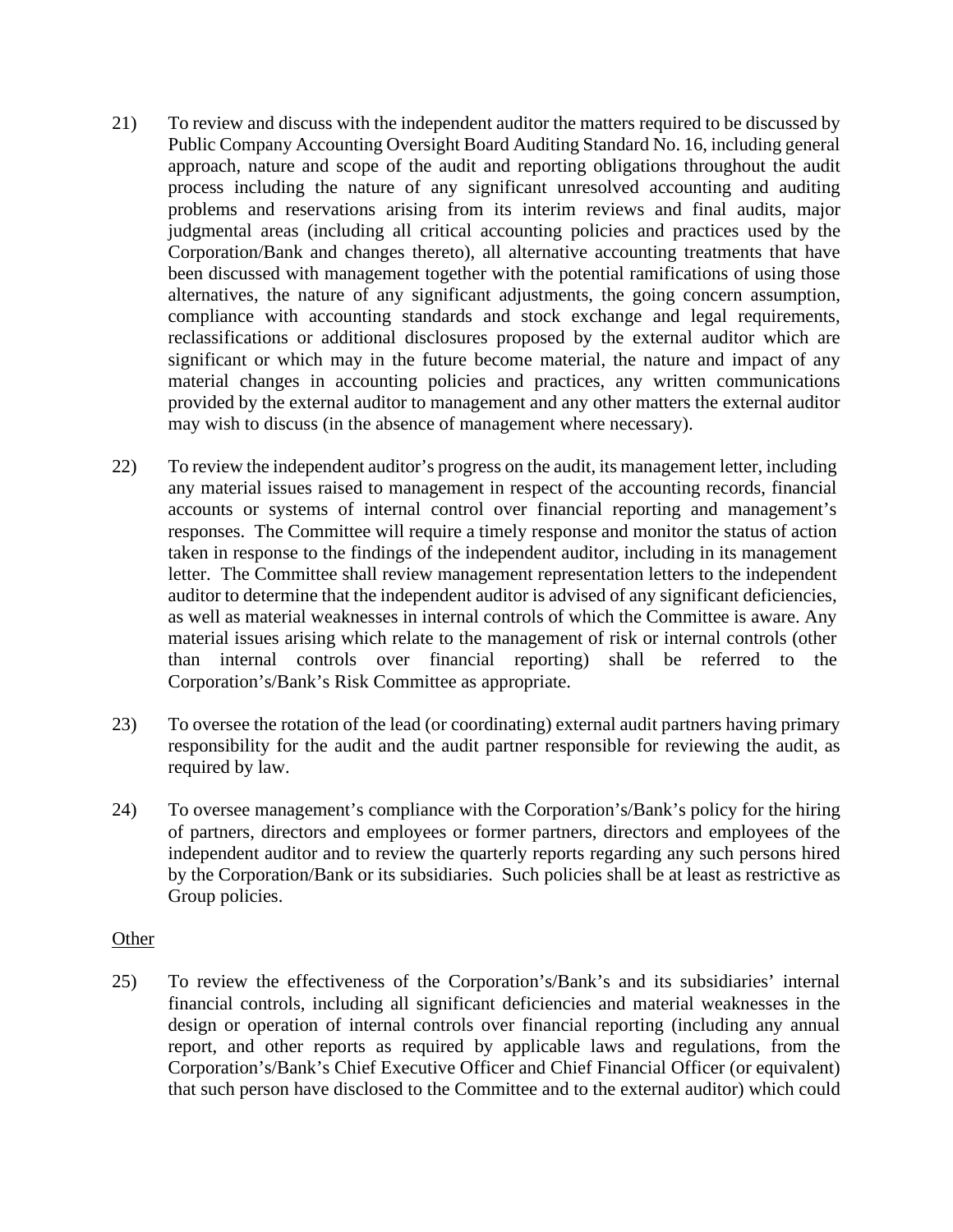adversely affect the Corporation's/Bank's ability to record and report financial data and any fraud, whether material or not, that involves management or other employees who have a significant role in the Corporation's/Bank's internal controls over financial reporting; and review, and, if appropriate, endorse the content of the statement relating to internal financial controls in the annual report, or its equivalent, for submission to the Board.

- 26) To consider any findings of major investigations of internal controls over financial reporting matters as delegated by the Board or on the Committee's initiative, and assess management's responses and the conclusions of any testing carried out by internal or external auditors.
- 27) To review such information as the Corporation's/Bank's Disclosure Committee may request from time to time.
- 28) To review with senior management, including the Head of Tax, the processes for identifying material tax issues, the uncertain tax positions and the adequacy of reserves corresponding to uncertain tax positions.
- 29) To report to the Board on the matters set out in this Charter and how the Committee has discharged its responsibilities.
- 30) Where applicable, to review the composition, powers, duties and responsibilities of any audit committees of the Corporation's/Bank's subsidiaries and extracts of the minutes of meetings of those committees, and to discuss such matters as the Committee deems appropriate with the chair or other members of such subsidiary audit committees. The Committee will review the charters for adoption by such committees and approve material deviations from such core terms.
- 31) In its discretion, to retain special counsel, advisors, accounting experts, or other consultants and to consider from time to time any other matters which the Committee believes are required of it in keeping with its responsibilities. In its discretion, the Committee may obtain such professional external advice as it shall deem appropriate to take account of relevant risk experience outside the Corporation/Bank and challenge its analysis and assessment. Any such appointment shall be made through the Secretary, who shall be responsible, on behalf of the Committee, for the contractual arrangements and payment of fees by the Corporation/Bank.
- 32) To engage in an annual self-assessment with the goal of continuing improvement, and to review and reassess the adequacy of this Charter at least annually and recommend any proposed changes to the Boards for approval.
- 33) As requested by the Office of the Comptroller of the Currency ("OCC"), to meet with examiners from the OCC to discuss findings of OCC reviews of the Bank, including the OCC's conclusions regarding the Bank's internal audit function.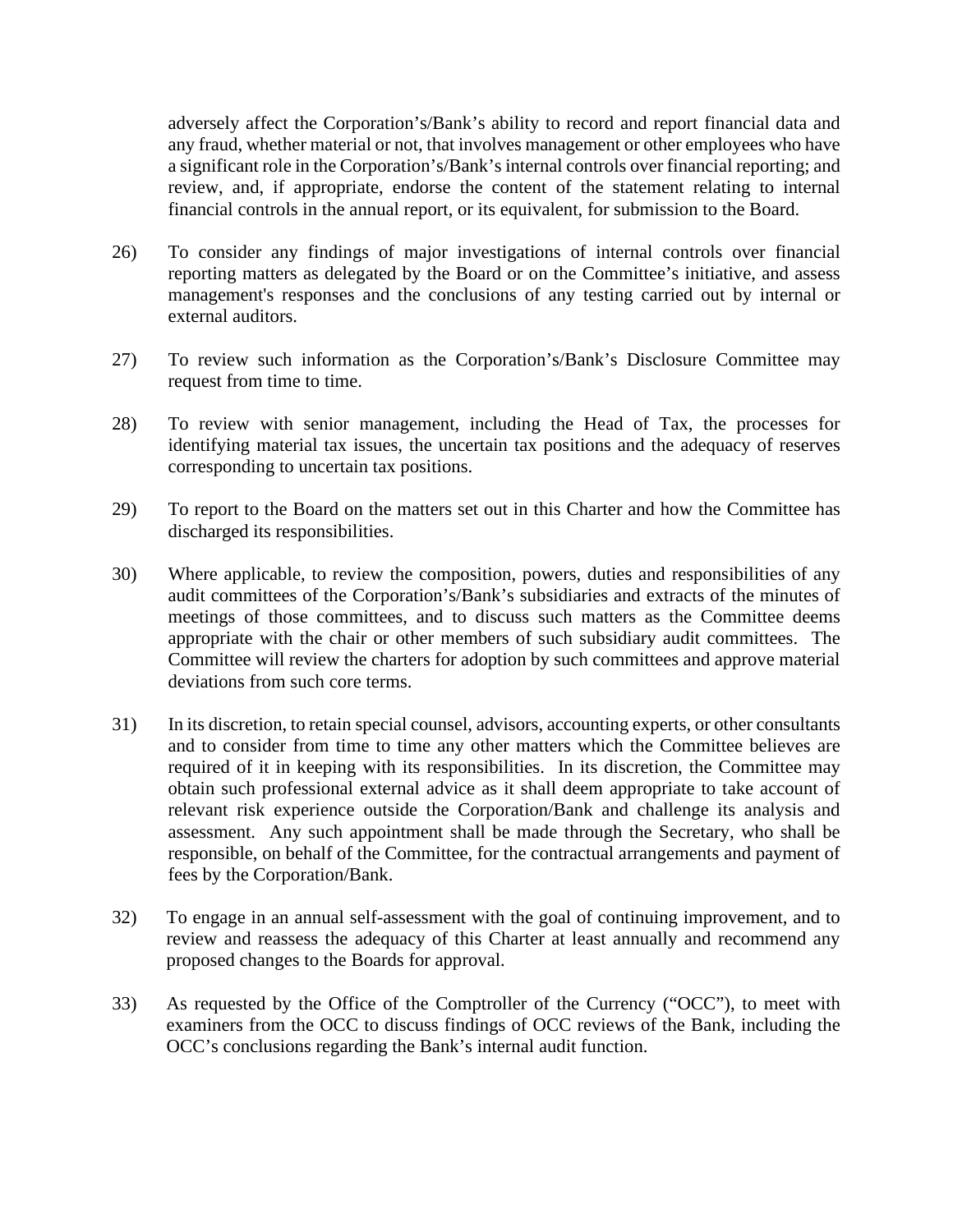- 34) To perform any other duties or responsibilities expressly delegated to the Committee by the Boards from time to time, to provide the Boards with such assurance as it may reasonably require regarding the reliability of the Corporation's/Bank's financial information and to consider and undertake such tasks or matters as the Chair of the Board may request from time to time.
- 35) In its discretion, to retain special counsel, advisors, accounting experts, or other consultants and to consider from time to time any other matters which the Committee believes are required of it in keeping with its responsibilities. In its discretion, the Committee may obtain such professional external advice as it shall deem appropriate to take account of relevant experience outside the Corporation/Bank and challenge its analysis and assessment. Any such appointment shall be made through the Secretary, who shall be responsible, on behalf of the Committee, for the contractual arrangements and payment of fees by the Corporation/Bank.

The Committee will provide to the Board such additional assurance as the Board may reasonably require regarding the reliability of financial information submitted to it. The Committee may consider any matter relating to, and may request any information as it considers appropriate, from any audit committee, risk committee or other committee which has responsibility for the oversight of risk within the Corporation/Bank.

Material deviations from the Group Core Terms of Reference shall require endorsement from the Group Audit Committee.

Where there is a perceived overlap of responsibilities between the Committee and another committee of the Board, the respective committee Chairs shall have the discretion to agree the most appropriate committee to fulfill any obligation. An obligation under the Charter of any Board Committee will be deemed by the Board to have been fulfilled, provided it is dealt with by any other Board Committee.

Where the Committee's monitoring and review activities reveal cause for concern or scope for improvement, it shall make recommendations to the Board on action needed to address the issue or to make improvements and shall report any such concerns to the Group Audit Committee and/or Group Risk Committee as appropriate; or to any audit and/or risk committee of an intermediate holding company as appropriate.

While the Committee has the responsibilities and powers set forth in this Charter, it is not the duty of the Committee to plan or conduct audits or to determine that the Corporation's/Bank's financial statements are complete and fairly presented in all material respects in accordance with generally accepted accounting principles. Management is responsible for the quality, accuracy and integrity of the Corporation's/Bank's accounting practices, financial statements and reporting and system of internal controls. The independent auditor is responsible for performing an audit of the Corporation's/Bank's financial statements. Nor is it the duty of the Committee to conduct investigations or to otherwise assure compliance with laws and regulations or codes of ethics that apply to the Corporation/Bank and its subsidiaries.